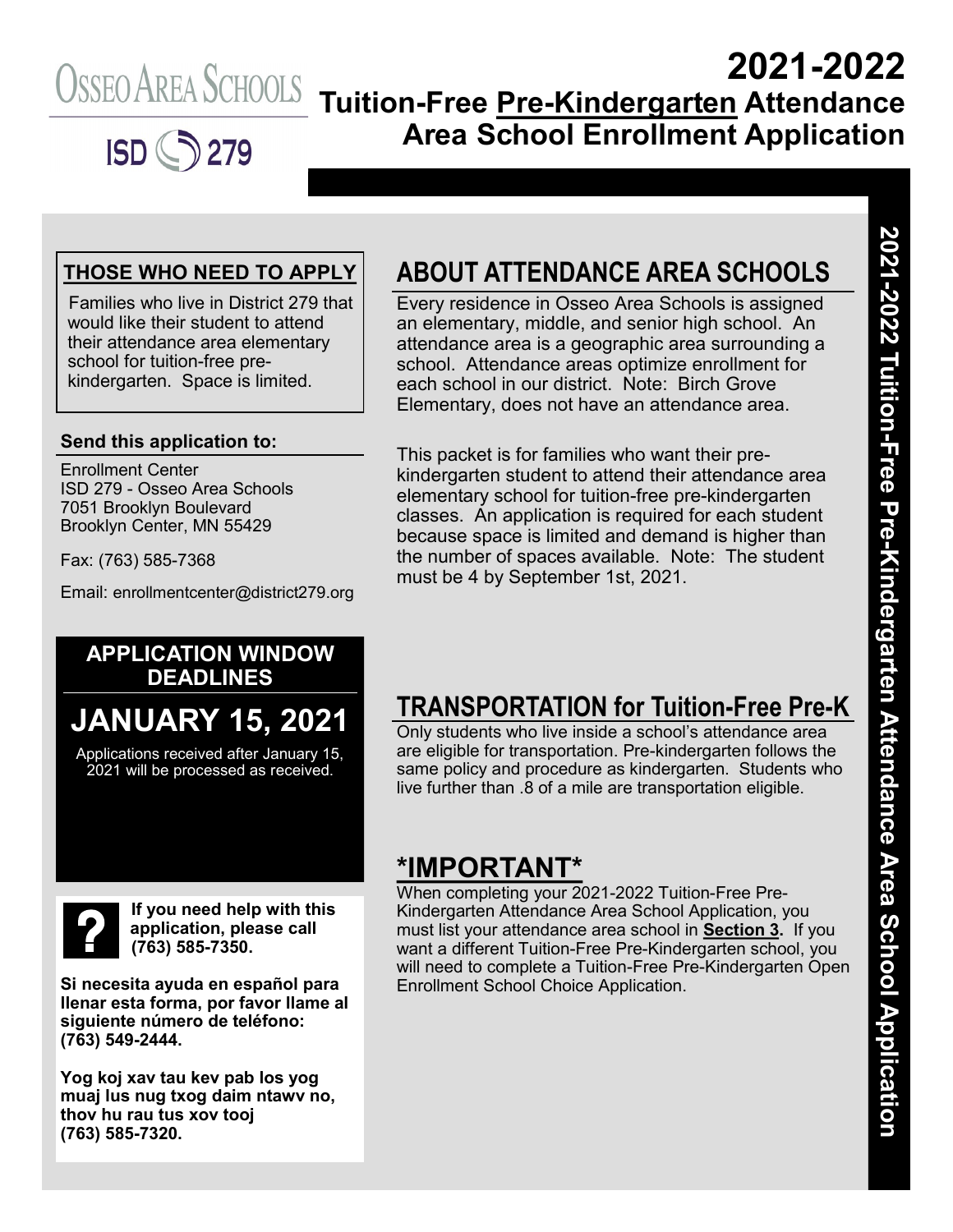## **TO BEGIN THE APPLICATION PROCESS, PLEASE FOLLOW THESE STEPS:**

Determine your Attendance Area School by using the **DISTRICT MAP** at www.district279.org, or by contacting the Enrollment Center at (763) 585-7350 or enrollmentcenter@district279.org. **1**

Complete the application attached to this packet. An application must be completed for each student who wishes to attend their attendance area elementary school for tuition-free pre-kindergarten. **To have the best chance of acceptance, please submit your application to the Enrollment Center by JANUARY 15, 2021. 2**

## **APPLICATION TIMELINE**

|                                               | <b>APPLICATION</b> | <b>DATE NOTIFICATION</b> | <b>ENROLLMENT</b>        |
|-----------------------------------------------|--------------------|--------------------------|--------------------------|
|                                               | <b>DEADLINE</b>    | WILL BE MAILED           | <b>DEADLINE</b>          |
| <b>APPLICATION WINDOW #1 January 15, 2021</b> |                    | <b>January 26, 2021</b>  | <b>February 18, 2021</b> |

**\* Applications received after January 15, 2021 will be processed as received.**

# **APPROVAL GUIDELINES**

The highest priority for enrollments into tuition-free pre-kindergarten classes is for students who live inside the attendance area of the elementary school offering tuition-free pre-kindergarten classes. Additional application preferences are given in the following order:

- 1. Sibling if the student's sibling already attends the requested school.
- 2. Childcare if the student's childcare is in the attendance area of the requested elementary school.
- 3. Employee if the student's biological parent/legal guardian is an employee of District 279.

Note: Priority/preference **does not** guarantee that the student will be accepted to their attendance area school. Space is limited.

# **WAITING POOL**

Applications not selected for approval will automatically be entered in a waiting pool and will be selected in order of priority and date received. .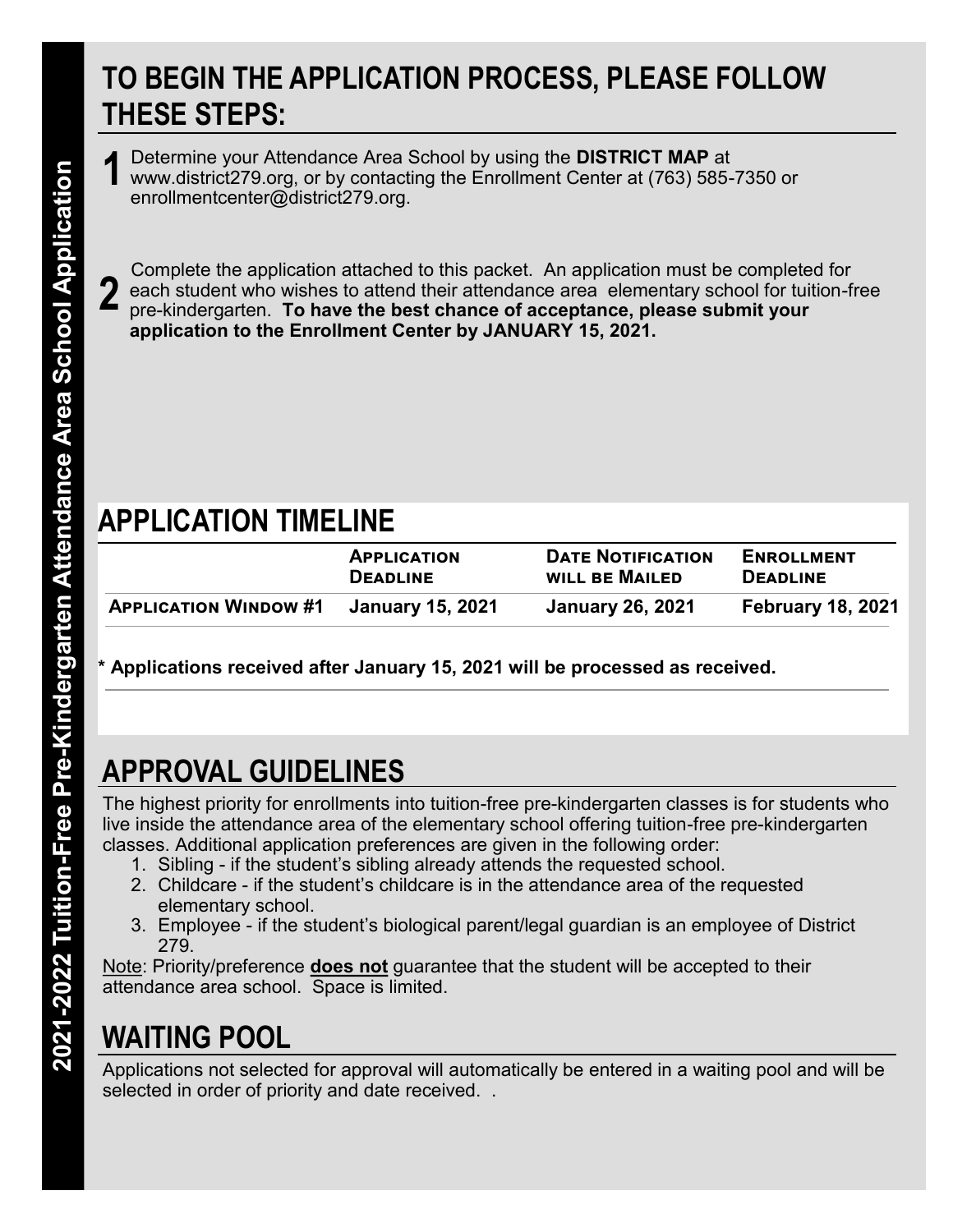## **Tuition-Free Pre-Kindergarten Attendance Area School Application**

## **Elementary Schools**

| <b>SCHOOLS</b>                                                                                                                                 | <b>START/END TIME</b>                                                                |
|------------------------------------------------------------------------------------------------------------------------------------------------|--------------------------------------------------------------------------------------|
| <b>Crest View Elementary</b><br><b>Tuition-Free Pre-K</b><br>8200 Zane Avenue North<br>Brooklyn Park, MN 55443                                 | Morning $\triangleright$ 8:50 a.m. - 11:20 a.m.<br>Afternoon ▶ 12:50 p.m - 3:20 p.m. |
| <b>Edinbrook Elementary</b><br>Tuition-Free Pre-K<br>8925 Zane Avenue North<br>Brooklyn Park, MN 55443                                         | Morning > 8:50 a.m. - 11:20 a.m.<br>Afternoon ▶ 12:50 p.m - 3:20 p.m.                |
| <b>Fair Oaks Elementary</b><br><b>Tuition-Free Pre-K</b><br>5600 65th Avenue North<br>Brooklyn Park, MN 55429                                  | Morning $\triangleright$ 9:30 a.m. - noon<br>Afternoon ▶ 1:30 p.m - 4:00 p.m.        |
| <b>Garden City Elementary</b><br>Tuition-Free Pre-K<br>3501 65th Avenue North<br>Brooklyn Center, MN 55429                                     | Morning $\triangleright$ 9:30 a.m. - noon<br>Afternoon ▶ 1:30 p.m - 4:00 p.m.        |
| <b>Palmer Lake Elementary</b><br><b>Tuition-Free Pre-K</b><br>7300 West Palmer Lake Dr.<br>Brooklyn Park, MN 55429                             | Morning $\triangleright$ 8:50 a.m. - 11:20 a.m.<br>Afternoon ▶ 12:50 p.m - 3:20 p.m. |
| <b>Park Brook Elementary</b><br><b>Tuition-Free Pre-K</b><br>7400 Hampshire Avenue N.<br>Brooklyn Park, MN 55428                               | Morning $\triangleright$ 8:50 a.m. - 11:20 a.m.<br>Afternoon ▶ 12:50 p.m - 3:20 p.m. |
| <b>Zanewood Elementary</b><br>Tuition-Free Pre-K<br>7000 Zane Avenue North<br>Brooklyn Park, MN 55429                                          | Morning $\triangleright$ 9:30 a.m. - noon<br>Afternoon ▶ 1:30 p.m - 4:00 p.m.        |
| <b>Note:</b> If you are interested<br>in attending Birch Grove<br>School for the Arts, please<br>apply through MAGNET<br><b>SCHOOL CHOICE.</b> | North West Suburban Integration<br>School District's website is:<br>NWS.K12.MN.US    |